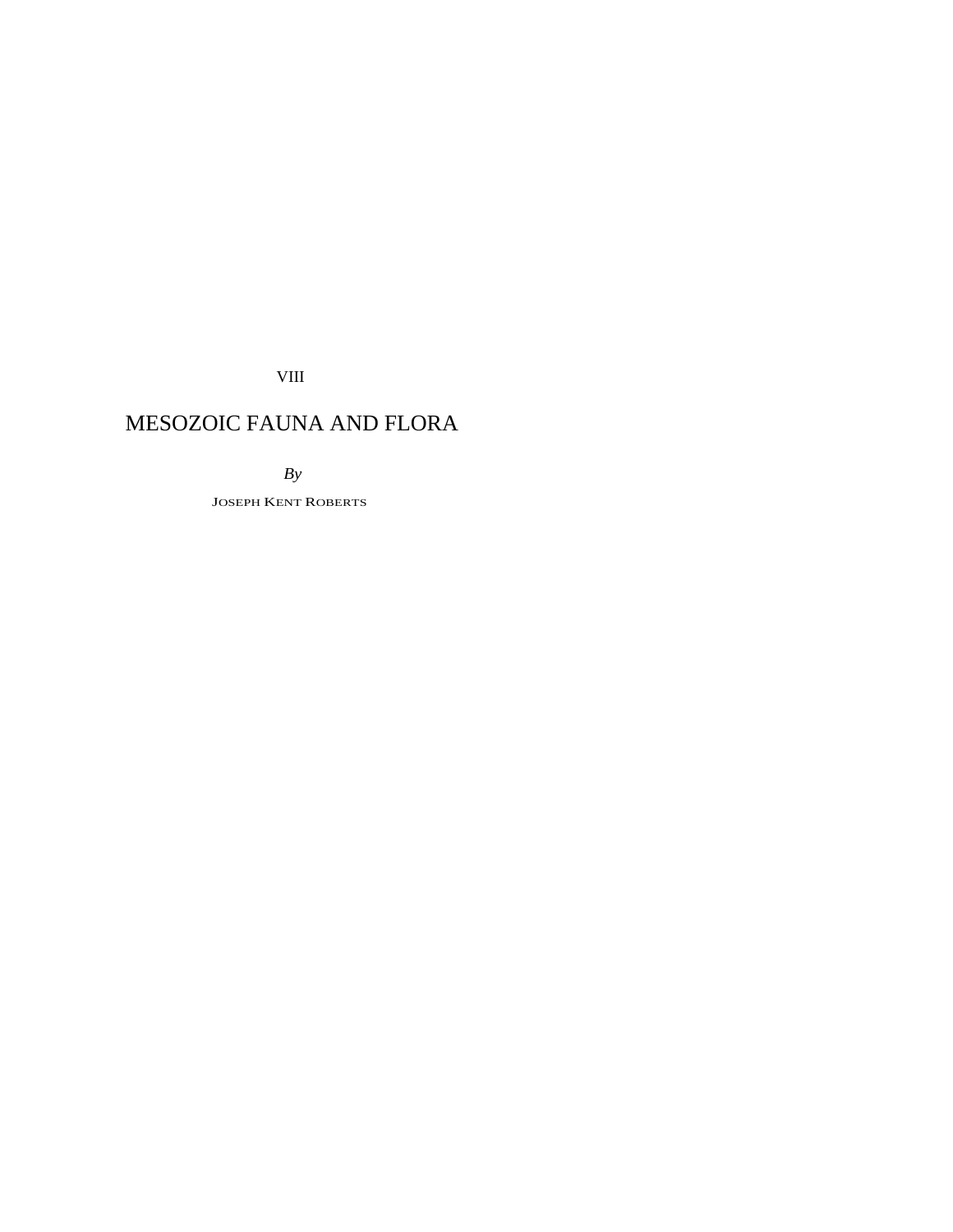### THE MESOZOIC FAUNA AND FLORA OF KENTUCKY

#### $Bv$

## JOSEPH K. ROBERTS

The Mesozoic era is represented by beds of Upper Cretaceous age, which rests unconformably upon limestones and cherts of Mississippian age. During Triassic, Jurassic, and Lower Cretaceous time land conditions prevailed, or if any sediments were accumulated, they were removed by contemporaneous erosion to such an extent that no record of them remains. Rocks of early and middle Mesozoic time are absent over the entire embayment region, and the Jurassic is not represented east of the Mississippi River by any sedimentary rocks known at the present time. The unconformity at the base of the Upper Cretaceous represents a vast thickness of rocks in the geologic record. This great break is not only marked by differences in the physical characteristics of the sediments below and above the unconformity, but also by the profound change in the floras and faunas.



Fig. 31. Map of Kentucky showing outcrop of Cretaceous rocks. Scattered quartzite boulders of appalachian derivation also occur sparingly in Eastern Kentucky.

## UPPER CRETACEOUS

Beds of Upper Cretaceous age extend across the State of Kentucky in a north-northwestern direction and the central portion or general axis of the beds lies about coincident with the Tennessee River. The belt extends from Tennessee and on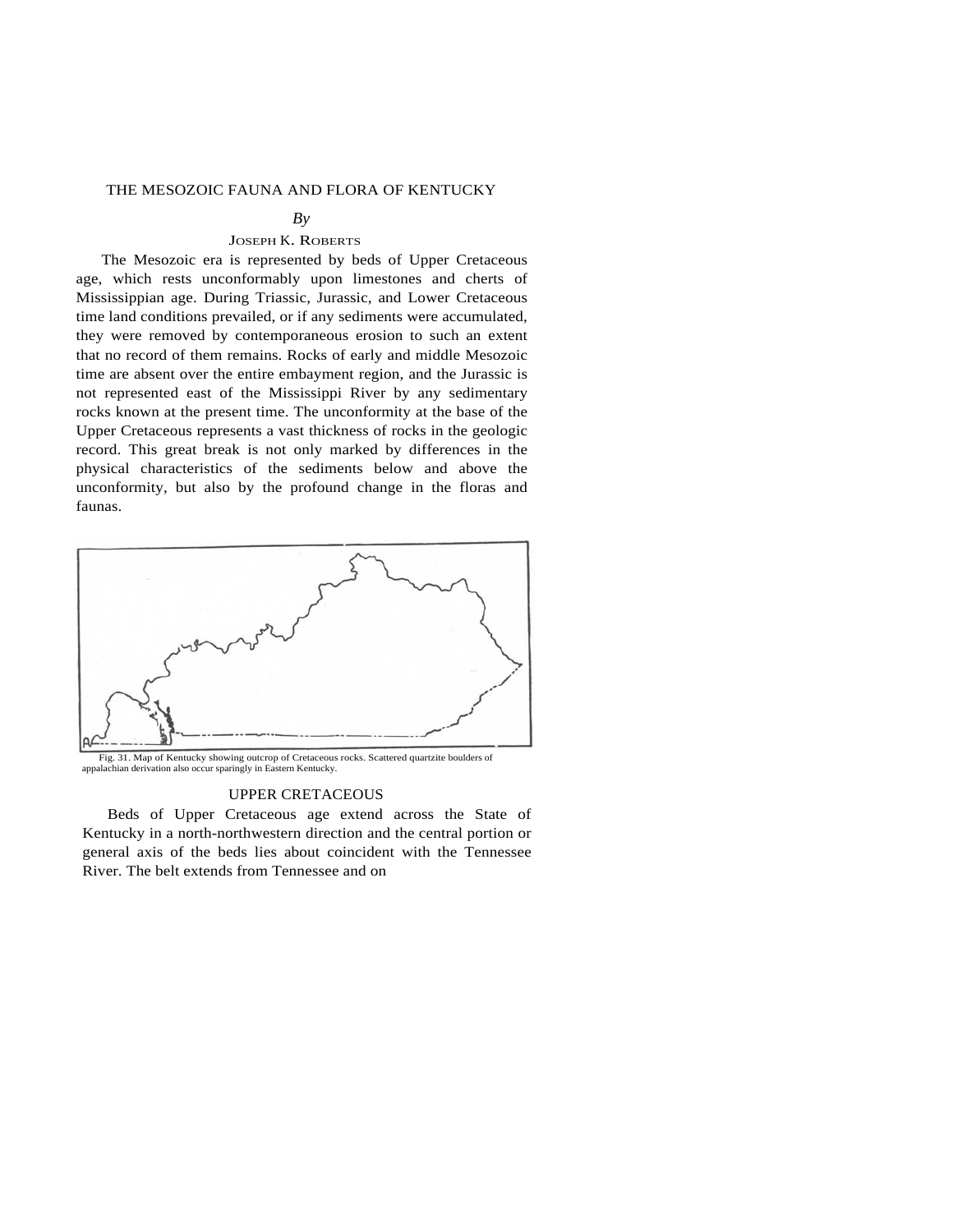the State line it is approximately 25 miles wide. It narrows towards the north to only a few miles where most of it is covered by Plio-Pleistocene and alluvial deposits, but reappears in southern Illinois in a few places, and shown in many instances by well logs. In many localities in Kentucky the Upper Cretaceous beds have been eroded, another factor in causing the belt not to be continuous across the State.

The beds occur over portions of Trigg, Lyon, and Livingston counties mainly between the Tennessee and Cumberland Rivers, but small areas east of the Cumberland River as well; also west of the Tennessee River in Calloway, Marshall, and McCracken counties. The deposits occurring between these two rivers and to the east of the Cumberland River are the oldest, and the beds become younger towards the west, as is the case with the Tertiary and younger sediments.

The Upper Cretaceous sediments consist of gravel, sand, greensand, and sandy, micaceous, and lignitic clays, high grade commercial clays, and some lignite. These sediments for the most part are little consolidated if any, and the only instances of any note are the beds in which iron oxides have been the agents of consolidation. They rarely show any appreciable dip, and when they do it is to the west in the southern portion of the region, and to the southwest towards the Ohio River. Faulting, while pronounced in the underlying limestones and cherts of the Paleozoic, is not observed in the unconsolidated beds of the Cretaceous. The formations of Upper Cretaceous recognized in western Kentucky are as follows: between the Tennessee boundary to which point both the Selma and Eutaw with very thin beds of Ripley near the Ohio River; east of the Cumberland River thin beds of the Tuscaloosa; west of the Tennessee and Eutaw with very thin beds of Ripley near the Ohio River; east of the Cumberland River thin beds of the Tuscaloosa; west of the Tennessee River the Tuscaloosa and Ripley with problematical Selma, which is mapped with Ripley. The entire Cretaceous west of the Tennessee is so thin and the beds so much alike that it is not possible to differentiate them and without faunas or floras one cannot differentiate them even at the Kentucky-Tennessee boundary to which point both the Selma and Eutaw have been mapped on the west side of the Tennessee River by Wade.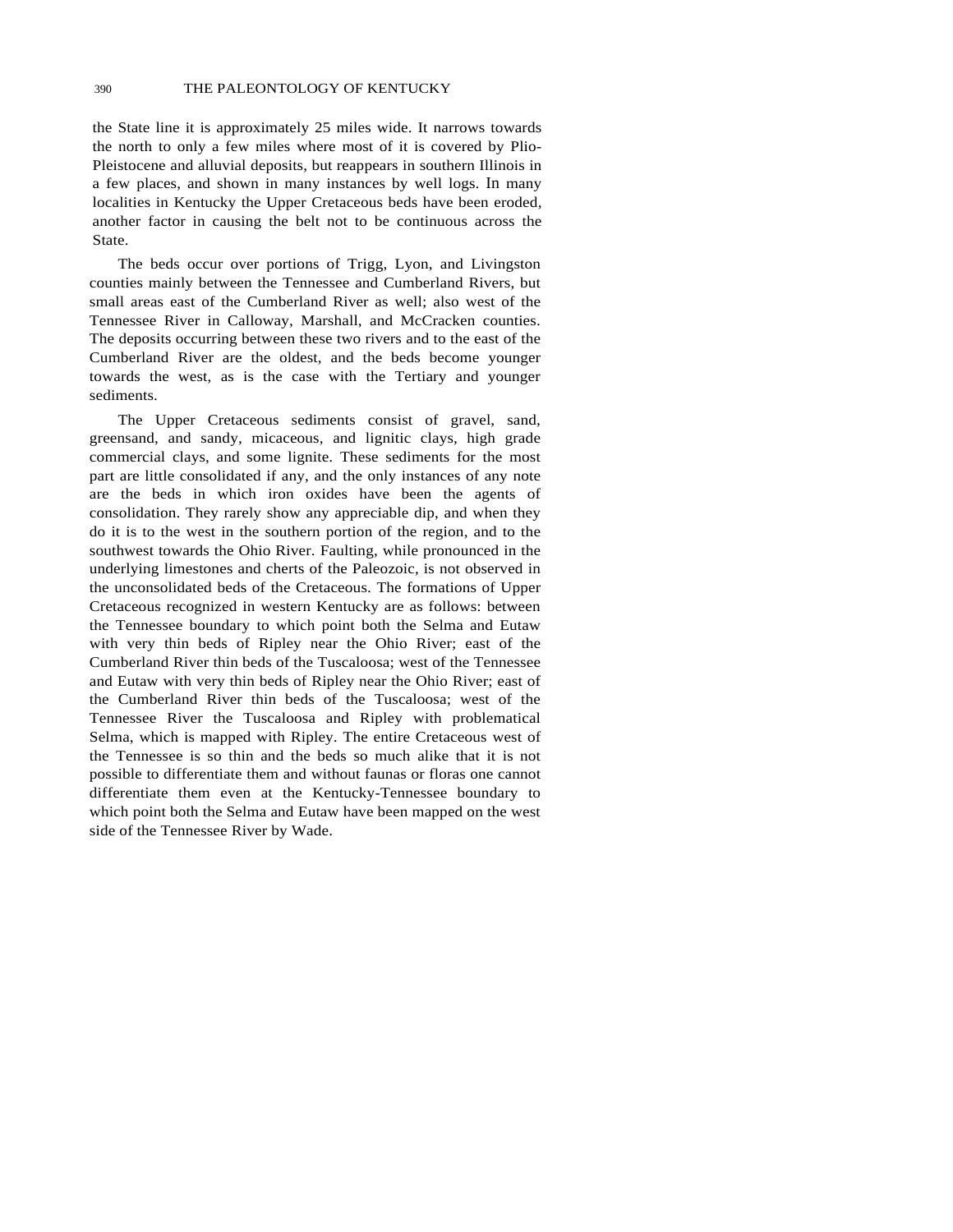#### MESOZOIC FAUNA AND FLORA 391

| FORMATION  | CHARACTER OF<br><b>SEDIMENTS</b>                                                                                                                                                                                                                         | COUNTIES WHERE<br><b>EXPOSED</b>              |
|------------|----------------------------------------------------------------------------------------------------------------------------------------------------------------------------------------------------------------------------------------------------------|-----------------------------------------------|
| Ripley     | Sand, clay, and lignite<br>$m_1$ $m_2$ $m_3$ $m_4$ $m_5$ $m_6$ $m_7$ $m_7$ $m_7$ $m_8$ $m_7$ $m_8$ $m_7$ $m_7$ $m_7$ $m_7$ $m_7$ $m_7$ $m_7$ $m_7$ $m_7$ $m_7$ $m_7$ $m_7$ $m_7$ $m_7$ $m_7$ $m_7$ $m_7$ $m_7$ $m_7$ $m_7$ $m_7$ $m_7$ $m_7$ $m_7$ $m_7$ | Livingston, McCracken,<br>Marshall & Calloway |
|            |                                                                                                                                                                                                                                                          |                                               |
| Eutaw      | Sand                                                                                                                                                                                                                                                     | Trigg, Calloway & Mar-<br>shall               |
| Tuscaloosa | Gravel with small<br>masses of clay                                                                                                                                                                                                                      | Trigg, Livingston, Lyon<br>& Marshall         |

#### Upper Cretaceous Formations

#### TUSCALOOSA FORMATION

The name, Tuscaloosa, was proposed in 1887 by Smith and Johnson<sup>1</sup> for the basal beds of the Upper Cretaceous in the vicinity of Tuscaloosa river (Black Warrior river), Alabama. The Tuscaloosa is best developed and exposed in Alabama where its maximum thickness is approximately one thousand feet according to Stephenson<sup>2</sup>.

The Tuscaloosa extends in a lunate form from Alabama across Tennessee to Kentucky. In Kentucky this formation is found mainly in Trigg, Lyon, and Livingston counties and a very small area in Marshall County. The great bulk of Tuscaloosa lies between the Tennessee and Cumberland Rivers; a few detached areas on the eastern side of the latter river may have been continuous at one time but have been separated by erosion. On the average the Tuscaloosa belt is about four miles wide and forty miles long. The thickness ranges upwards to 170 feet, the average being much less.

The Tuscaloosa consists almost exclusively of gravel and this in an unconsolidated condition except in a very few cases. Sellier mapped Cretaceous gravel west of Golden Pond, Trigg County in 1915, shown on the current map of Kentucky (1929). In 1920 Bruce Wade<sup>3</sup> showed isolated deposits of

<sup>&</sup>lt;sup>1</sup>Smith, E. A., and Johnson, L. C., Tertiary and Cretaceous strata of the Tuscaloosa<sub>J</sub> Tombigbee, and the Alabama rivers: U. S. Geol. Survey. Bull 43. pp. 95-116, 1887. 2

Stephenson, L. W., The Mesozoic rocks: The Cretaceous system: Geology of Alabama, Alabama Geol. Survey, Special Rept. 14, pp. 231-250, 1926.<br><sup>3</sup>Wade, Bruce, Recent Studies in the Upper Cretaceous of Tennessee: Tennessee Geol.

Survey. Bull, 23, pp. 52-58, 1920.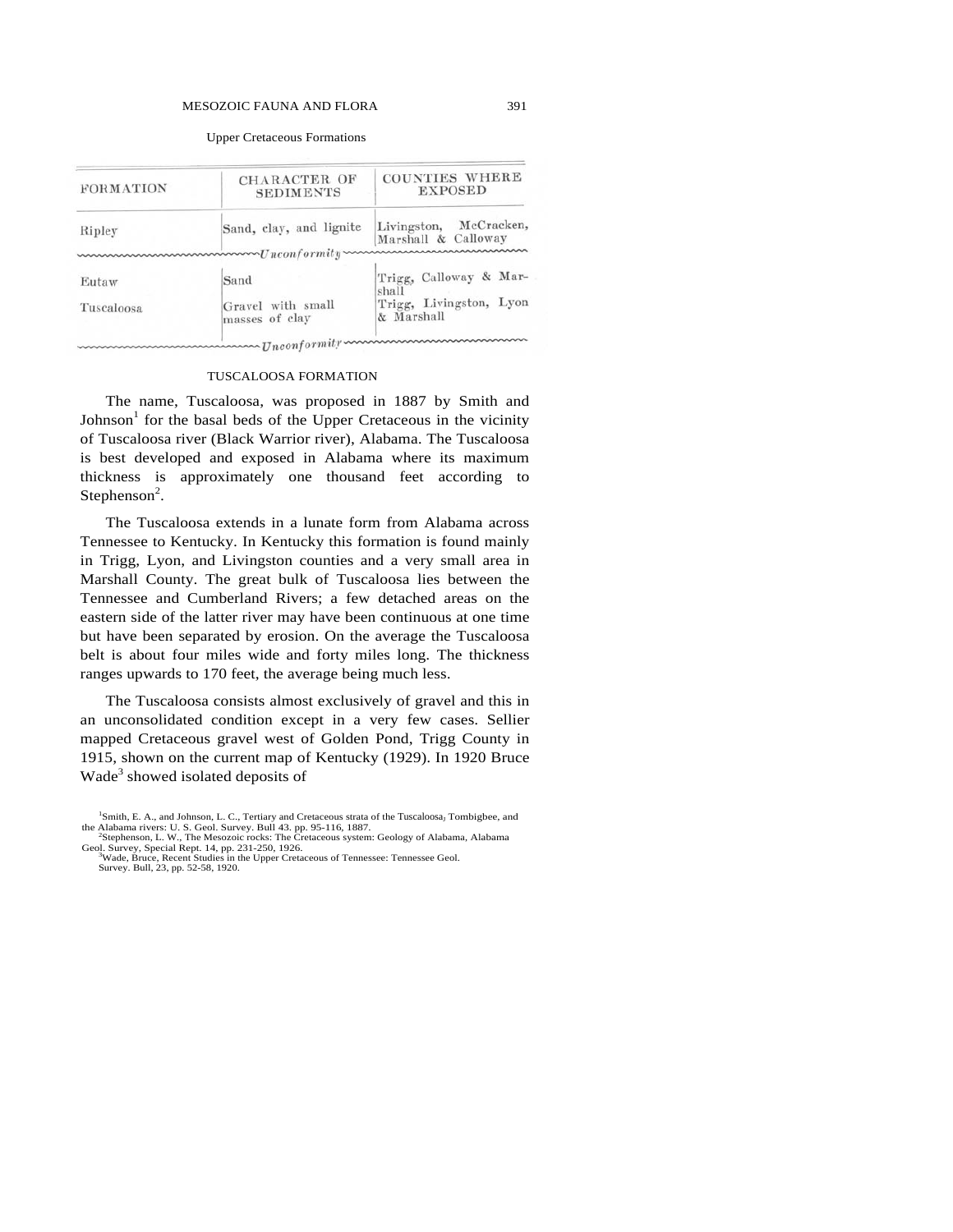Tuscaloosa gravel in Stewart County, Tennessee, extending to the Kentucky line, and mentioned the section west of Golden Pond, and at Canton, Trigg County.

The Tuscaloosa gravel consists of reworked Mississippian chert and limestone, and the chert, composes the great bulk of the gravels. These gravels are all well rounded, many of them roughly spherical, one of the distinctive marks from the Plio-Pleistocene gravels, the other being their white and light gray color in contrast to the reddish brown colors of the younger gravel. The gravels vary up to three inches on the average, though there are cobbles which reach as much as fifteen inches. The matrix is a fine clay with small chert gravels which become as small as coarse sand. This matrix is sometimes indurated by iron oxides but this is not nearly so common as in the case of the Plio-Pleistocene gravels. Locally a few lenses of light gray to white clay is contained in the gravel beds, such being the case in the gravel pits at Grand Rivers. For a fuller description of the Tuscaloosa beds, see the reports of the writer<sup>4</sup>. So far observed, the Tuscaloosa gravel yields no fossils, nor do the clay lenses show any. There are numerous reworked fossils in the gravels, and these consist of fragments of crinoid stems and plates, bryozoa, brachiopods, and other Mississippian forms from which the gravels are derived. Farther south in the embayment region, in Alabama, fossil floras are found, but in all such instances the formation carries beds of clay, much of which is lignitic with some sand. Some of the fossil localities are listed below, and certain diagnostic fossils listed in the plates from other localities, not that such represent the Tuscaloosa in Kentucky but the formation as a whole over the embayment region.

Extensive collections of plants have been made by Smith, Langdon, Ward, Berry, and others, and Ward named some thirty-five species. In 1919 Berry<sup>5</sup> described a number of Tuscaloosa plants and below are listed the localities with the number of species from each.

<sup>4</sup> Roberts, Joseph K., The Tuscaloosa formation of Kentucky: Am. Jour. Sci., vol. 14, pp. 465-472, 1 map, 1927.

Roberts, Joseph K., The Cretaceous deposits of Trigg, Lyon, and Livingston Counties, Kentucky:<br>
Kentucky Geol. Survey, vol. 31, pp. 281-326, 8 figs., 2 maps, 1929.<br>
<sup>5</sup> Porture E.W. Unper Cretaceous Elores in Tannaceoe. Mi

Berry. E. W., Upper Cretaceous Floras in Tennessee, Mississippi, Alabama, and Georgia: U. S. Geol. Survey, Prof. Paper 112, 141 pp. 33 pls. 12 figs., 1919.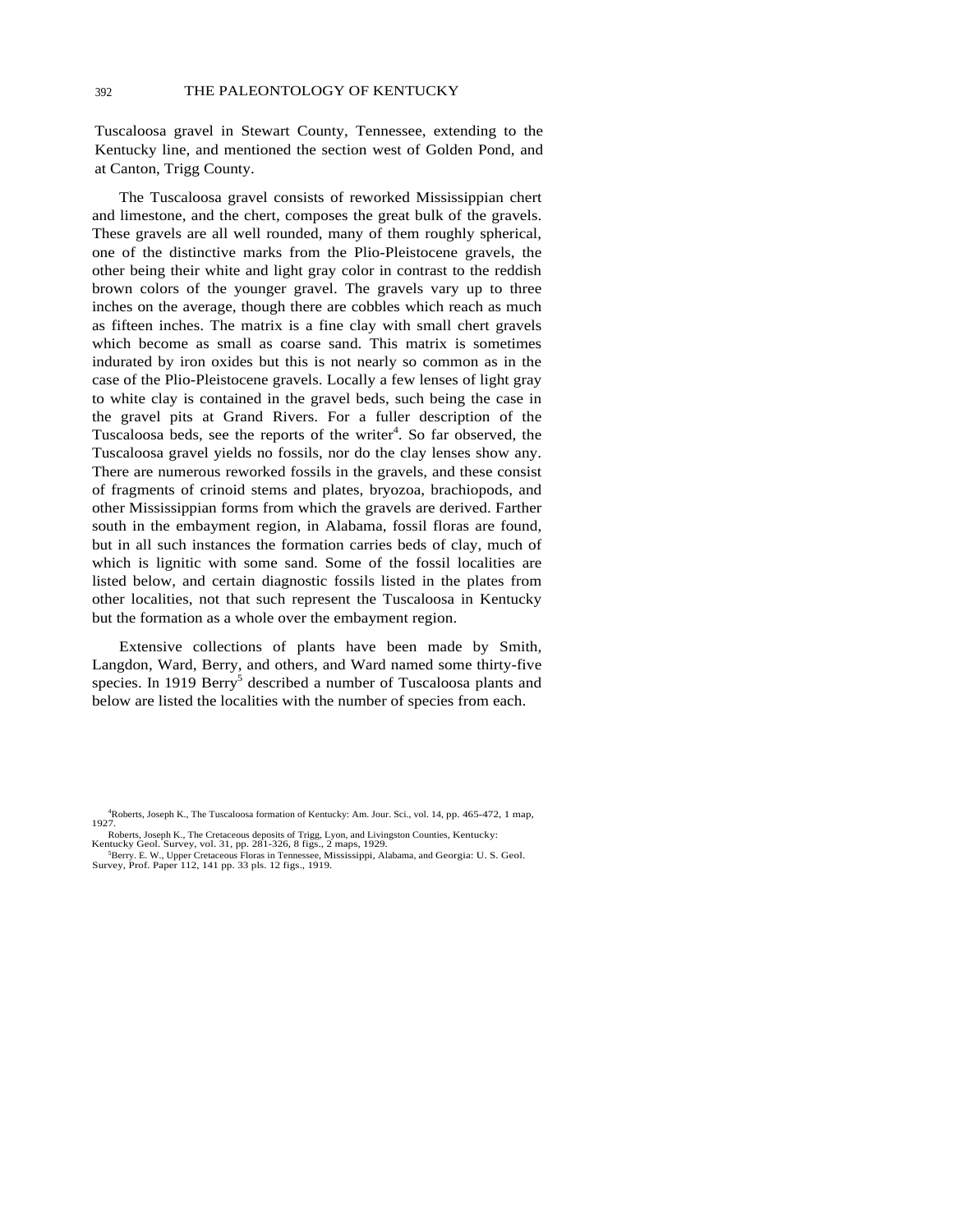| <b>Tuscaloosa Plant Collecting Localities</b> |  |
|-----------------------------------------------|--|
|-----------------------------------------------|--|

| <b>LOCALITY</b>        | NUMBER OF SPECIES |
|------------------------|-------------------|
|                        | 39                |
|                        |                   |
|                        |                   |
|                        |                   |
|                        |                   |
|                        | 43                |
|                        |                   |
|                        |                   |
|                        |                   |
|                        |                   |
| Maplesville, Alabama   |                   |
|                        |                   |
|                        |                   |
| Near Iuka, Mississippi |                   |

The plants described from the above localities are distributed over 87 genera and 150 species of which 44 genera are not represented in present day floras. Since the Tuscaloosa furnishes no fossil floras in Kentucky, only a few of the most widely distributed forms in Alabama will be given in the plates. This floral belt must have extended northward into and across Kentucky, but the gravels are not suited to the preservation of fossils.

#### EUTAW FORMATION

The name, Eutaw, was used by Hilgard for beds near Eutaw,<sup>6</sup> Alabama, which were first recognized and studied by Tuomey and described by him in his "First Biennial Report on the Geology of Alabama," published in 1850. Hilgard included what is now the Eutaw and Tuscaloosa under this term, and it remained for Eugene A. Smith and L. C. Johnson to recognize and make a separation in 1887.

There are two belts of the Eutaw in Kentucky; the best developed and easiest one to recognize occurs in Trigg County between the rivers, extending from Stewart County, Tennessee, and it terminates about the middle of Trigg County; the other occurs west of the Tennessee River in what is known as "The Jackson Purchase Region", and here it is difficult to differentiate it from the Ripley sands with which it is mapped. Neither of these occurrences are more than a mile wide. The sediments are poorly exposed compared to those of Tennessee and the states farther south. Very few exposures are found

<sup>6</sup> Hilgard, E. W., Report on the Geology and Agriculture of Mississippi: Jackson, Mississippi, pp. 60-95, 1860.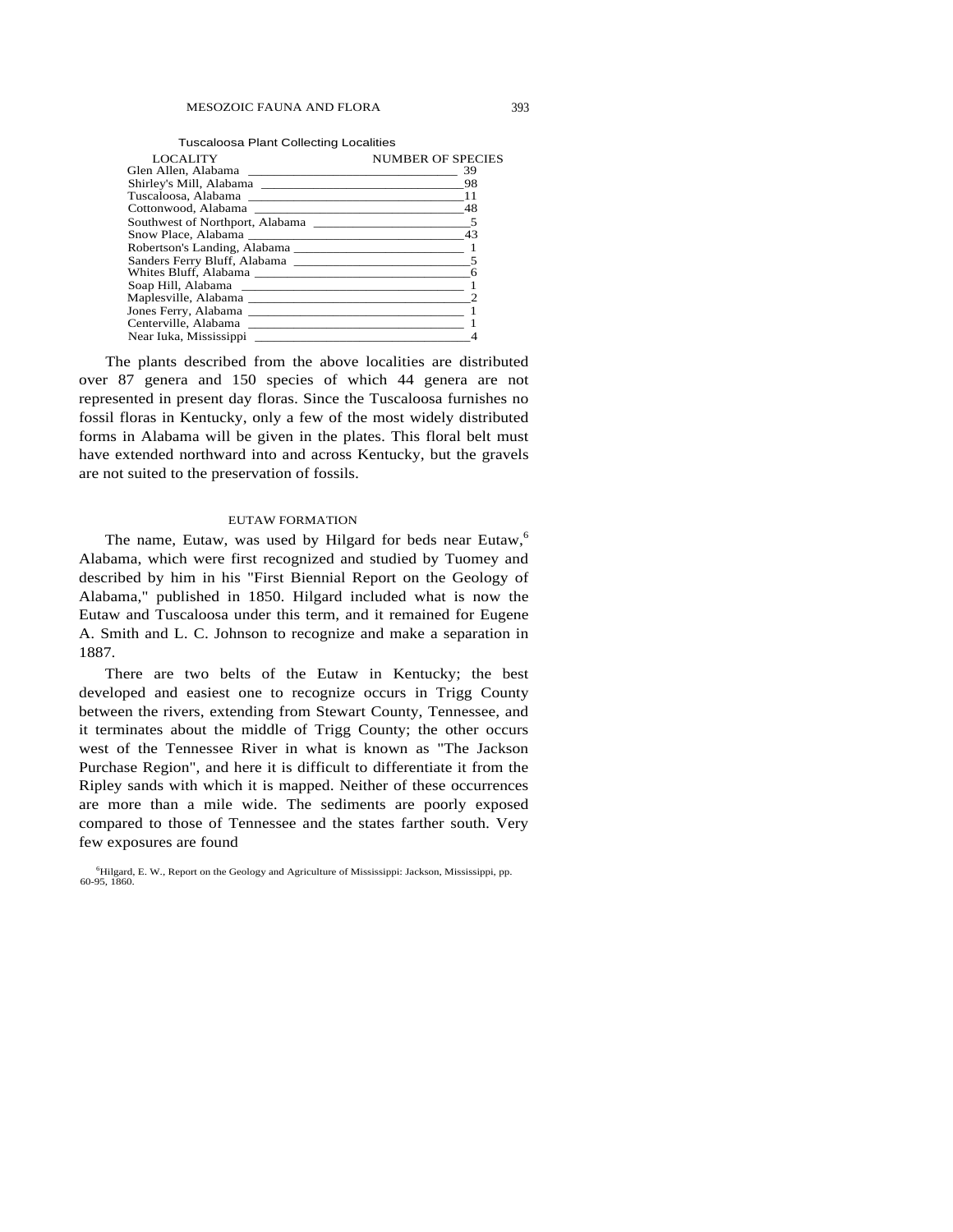west of the Tennessee River, and Glenn reported some years ago in his studies of the underground water supply of western Kentucky that no sediments of Eutaw age occur in the wells at Paducah, and Hickman, Kentucky, and at Cairo, Illinois. In 1920 Wade<sup>7</sup> noted a small thickness of Eutaw in Henry County, Tennessee, and a fifteen foot exposure on the Tennessee river at Paducah, and his map accompanying the reports shows a narrow belt of Eutaw extending to the Kentucky line west of the Tennessee river.

The Kentucky deposits consist of brownish red sand, micaceous in most instances, and the textural range is from medium to coarse. The determination of the age of this sand was made by tracing it into Tennessee where the age relation was established by Wade, and he traced the beds into localities where they carry a marine fauna.

Wherever bedding is shown, the dip of the beds is to the west or southwest at low angles. The sands are not crossbedded east of the Tennessee River but more to the west. The sediments are unconsolidated for the most part except where iron oxides have cemented the grains into a fairly resistive rock. Wade recognized two members in the Eutaw in Tennessee, namely, the Tombigbee or basal member, and the Coffee sand or younger member; these are difficult to separate even in regions where well developed, and the Tombigbee appears to terminate south of the Kentucky line in Hardin County, Tennessee. It is possible that the Eutaw in Kentucky is an equivalent of the Coffee sand but without any clay lenses, and there are no fossils to indicate its stratigraphic position.

The absence of Eutaw fossils in Kentucky does not indicate that they were never present; they have probably been leached out by ground waters. The sand is composed of quartz largely with variable amounts of feldspars, muscovite and other minerals. Occasionally small grains of chert occur in the sand. The brownish red color is due to iron oxides, which forms an envelope around the grains and colors the matrix of clay.

In Tennessee 16 species of leaves, some poorly preserved wood, and a few specimens of fossil amber have been collected

<sup>7</sup> Wade. Bruce, Recent Studies in the Upper Cretaceous of Tennessee: Tennessee Geol. Survey, Bull., 23, p. 58, 1920.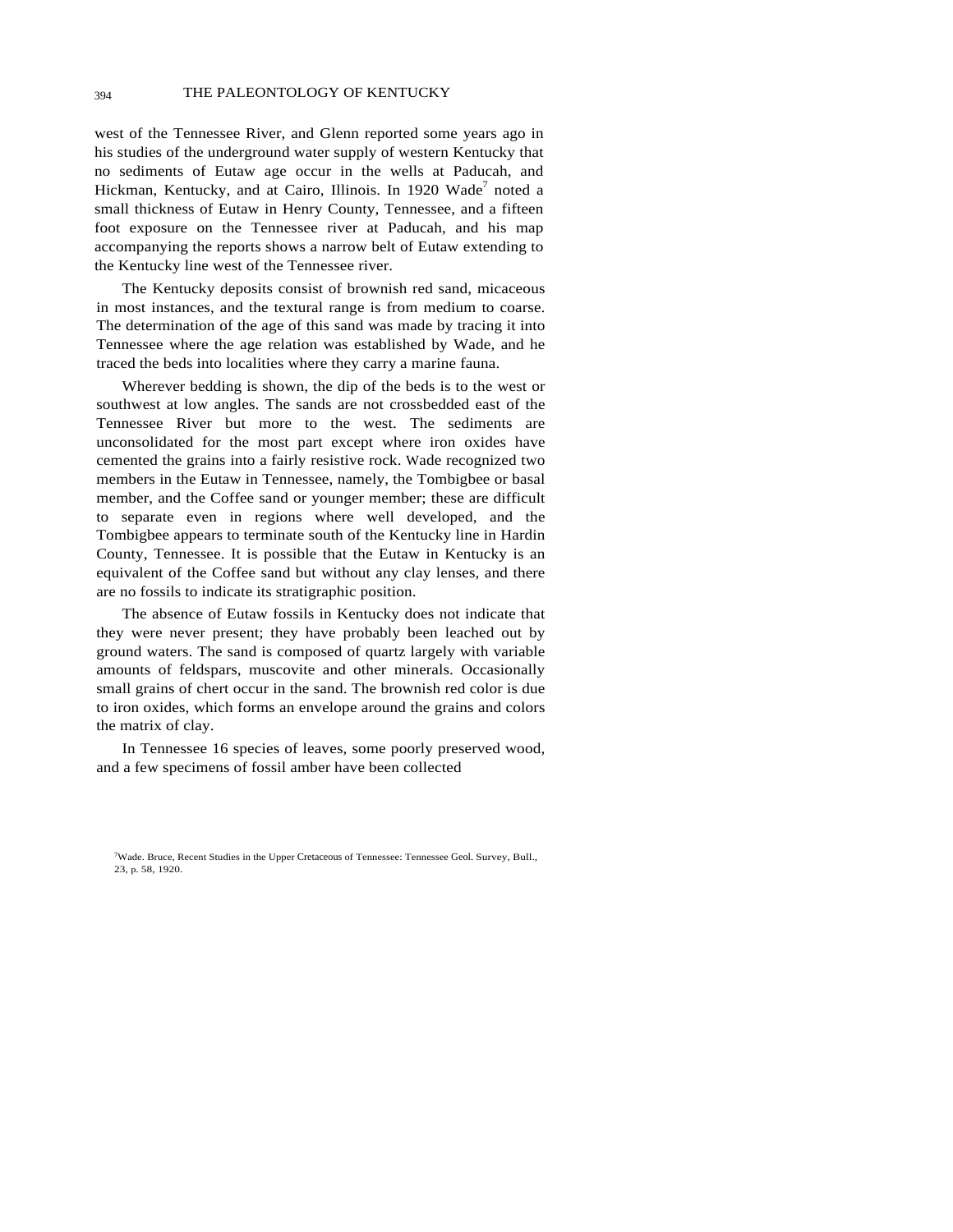from the Coffee sand and clay, and Eutaw fossils are fairly abundant in Alabama. No fossils have been reported from Kentucky, but some of the more representative ones are given in the plates. Some of the plant localities are given below with their number of species, as given by  $\text{Berry}^8$ .

#### Eutaw Plant Collecting Localities

| Locality                   | Number of Species |
|----------------------------|-------------------|
| McBride's Ford, Georgia    |                   |
| Broken Arrow Bend, Georgia |                   |
| Chimney Bluff, Georgia     |                   |
| Havana, Alabama            |                   |
| Coffee Bluff, Tennessee    |                   |

The flora so far described from the embayment region comprises forty-three species, most of which are flowering plants. There are some marine invertebrate fossils along the Chattahoochie River in Alabama, and near Montgomery, Alabama. The fossils are not well preserved, and are only casts and molds.

#### RIPLEY FORMATION

In 1860 Hilgard used the term, Ripley,<sup>9</sup> for certain sandy marls and limestone near Ripley, Mississippi, and regarded it as an equivalent of the "Lower Cretaceaous" of Tuomey. In 1887 Smith and Johnson used the name, Ripley, for similar beds of the same horizon in Alabama, but Stephenson pointed out that the Ripley of northern Mississippi, and of east and central Alabama is represented in west Alabama and east Mississippi by chalk deposits, which are correlated according to our present knowledge with the Selma  $chalk<sup>10</sup>$ 

South of the state line, the Tennessee Ripley shows four members, namely, the Owl Creek, McNairy, ferruginous clay, and Coon Creek. The name, McNairy was introduced by Stephenson<sup>11</sup> from his studies in the Cretaceous of McNairy County, Tennessee. Towards the Kentucky line both the Owl Creek and the ferruginous clay members cannot be differentiated from the McNairy sand. In Calloway and Marshall counties there are certain sands, which may be the equivalent of the McNairy member, and these along with the clays, which are of Ripley age beyond a doubt are mapped as one unit.

<sup>8</sup> Berry, E. W., op. cit., pp. 44-48.

<sup>&</sup>lt;sup>9</sup>Hilgard, E. W., op. cit. pp. 3, 62, 83-95.<br><sup>10</sup>Stephenson, L. W., op. cit., pp. 240-241.<br><sup>11</sup>Stephenson, L. W., Cretaceous Deposits of the Eastern Gulf Region: U. S. Geol Survey, Prof. Paper 81, pp. 17-18, 1914.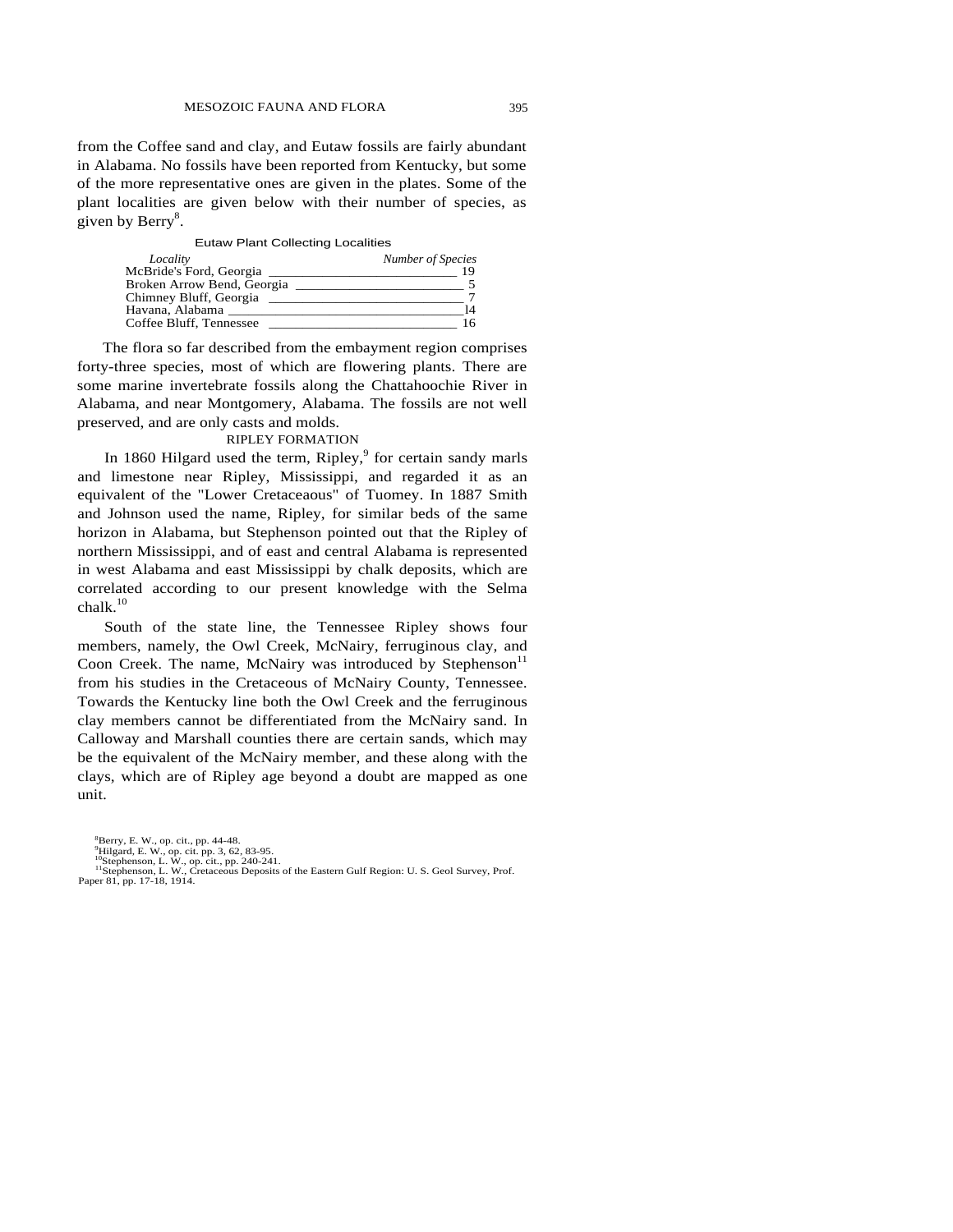### 396 THE PALEONTOLOGY OF KENTUCKY

There is no way of differentiating these. It might be well to add here that the Selma cannot be differentiated in Calloway County, although Wade shows it to be a mile or so wide at the state line.

The Ripley has both sands and clays, and the sand predominates. The clay occurs as lenses in the sand. The sand is a brown, and sometimes it assumes a dark gray. It is crossbedded, and well bedded. Locally the sand may be indurated. The matrix is clay, and iron oxides act as the principal cementing agent. The texture of the sand varies from a relatively fine to a coarse, but no gravels occur.

There are several large clay lenses in the Ripley, which are used commercially in the vicinity of Briensburg, Marshall County. The clay is a dark variety, the coloring matter being organic materials. South of Benton, Marshall County, a few fossil leaf impressions occur, but they are not well preserved. Similar clays occur near Bruceton, Tennessee, which yield a number of fossil plants. This clay is well laminated, and contains quite a bit of marcasite and pyrite.

No Ripley faunas have been found in Kentucky, but they are fairly abundant in Alabama, Georgia, and Tennessee, and have been described by Berry<sup>12</sup>. The plants are distributed over 40 families, 71 genera, and 135 species. Of this total number 105 species are dicotyledons. The localities from which these collections have been made, the number of species from each are as follows:

#### Ripley Plant Collecting Localities

| Locality                             | Number of Species |
|--------------------------------------|-------------------|
|                                      |                   |
|                                      |                   |
|                                      | 6                 |
|                                      |                   |
|                                      |                   |
| Cooper Pit, Bruceton, Tennessee      |                   |
|                                      |                   |
|                                      |                   |
|                                      |                   |
|                                      |                   |
| Coon Creek, Tennessee                |                   |
| Near Selmer, Tennessee 2008. [13] 13 |                   |
|                                      |                   |

 $12$ Berry, E. W, The Flora of the Ripley Formation. U. S. Geol. Survey, Prof. Paper, 136, 90 Pp. 23 pls. 6 figs., 1925*.*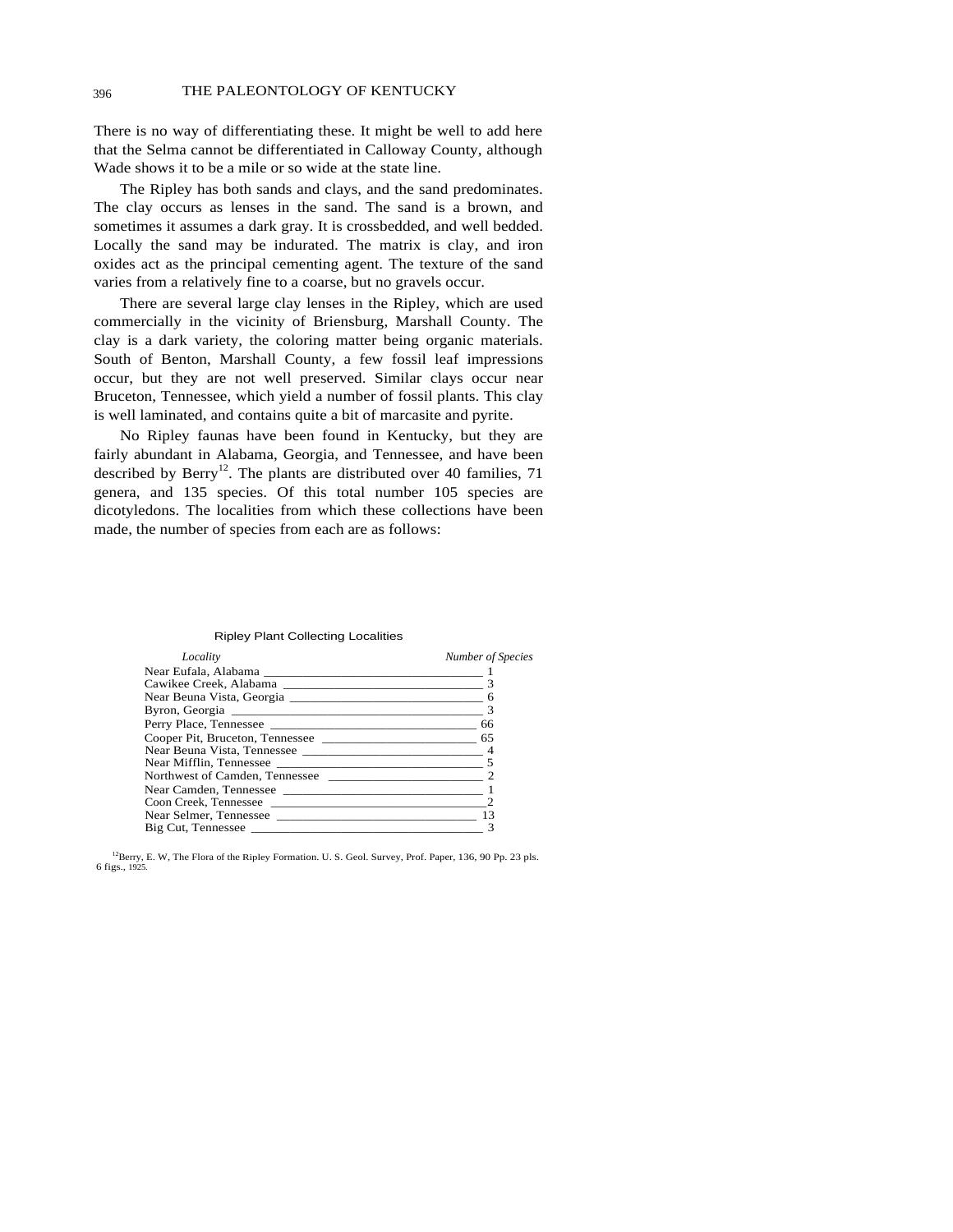Some of the faunas of the Ripley of Tennessee have been described in detail by Wade, and they have been collected chiefly from the Coon Creek and Owl Creek members; the Coon Creek faunas have been described and figured by Wade. $13$  Most of the fauna consists of molluscan forms; there are 313 species exclusive of the bryozoa and crustacea. No fossil faunas were found near the Kentucky line by Wade, and no traces of any were found during the field work in Calloway, Marshall, and McCracken counties.

#### **CONCLUSION**

The Upper Cretaceous beds of western Kentucky represent an oscillation of the sea, trangressing from the south and southwest, reaching its maximum near the close of Eutaw time, and withdrawing by the close of Ripley time. The Tuscaloosa gravel deposits represent according to Berry<sup>14</sup> delta deposits, and this most likely is the case in Alabama where tree roots with entangled cobbles and rocks are found embedded in the gravels. This condition does not appear in Kentucky. The chert pebbles are more perfectly rounded than the terrace gravels of the Plio-Pleistocene, and they indicate a marine origin. Some of the Tuscaloosa might be augmented by delta agencies but it does not appear probable that all this deposit from the Tennessee line to the Ohio River could have been formed exclusively by delta action. Both the Eutaw and Ripley are of marine origin as is shown in the embayment region farther south. The sea did not begin its withdrawal until the close of the Midway Stage in Kentucky, when the last of the marine deposits were formed, namely, the Porters Creek clay and sand.

<sup>&</sup>lt;sup>13</sup>Wade, Bruce. The Fauna of the Ripley formation on Coon Creek, Tennessee: U.S. Geo1. Survey. Prof. Paper 137, 192 pp., 72 pls., 2 figs., 1926.

<sup>&</sup>lt;sup>14</sup>Berry, E. W., The Delta Character of the Tuscaloosa Formation: Johns Hopkins Univ. Circ., n. s .. pp. 18-24 (216-222), 1917.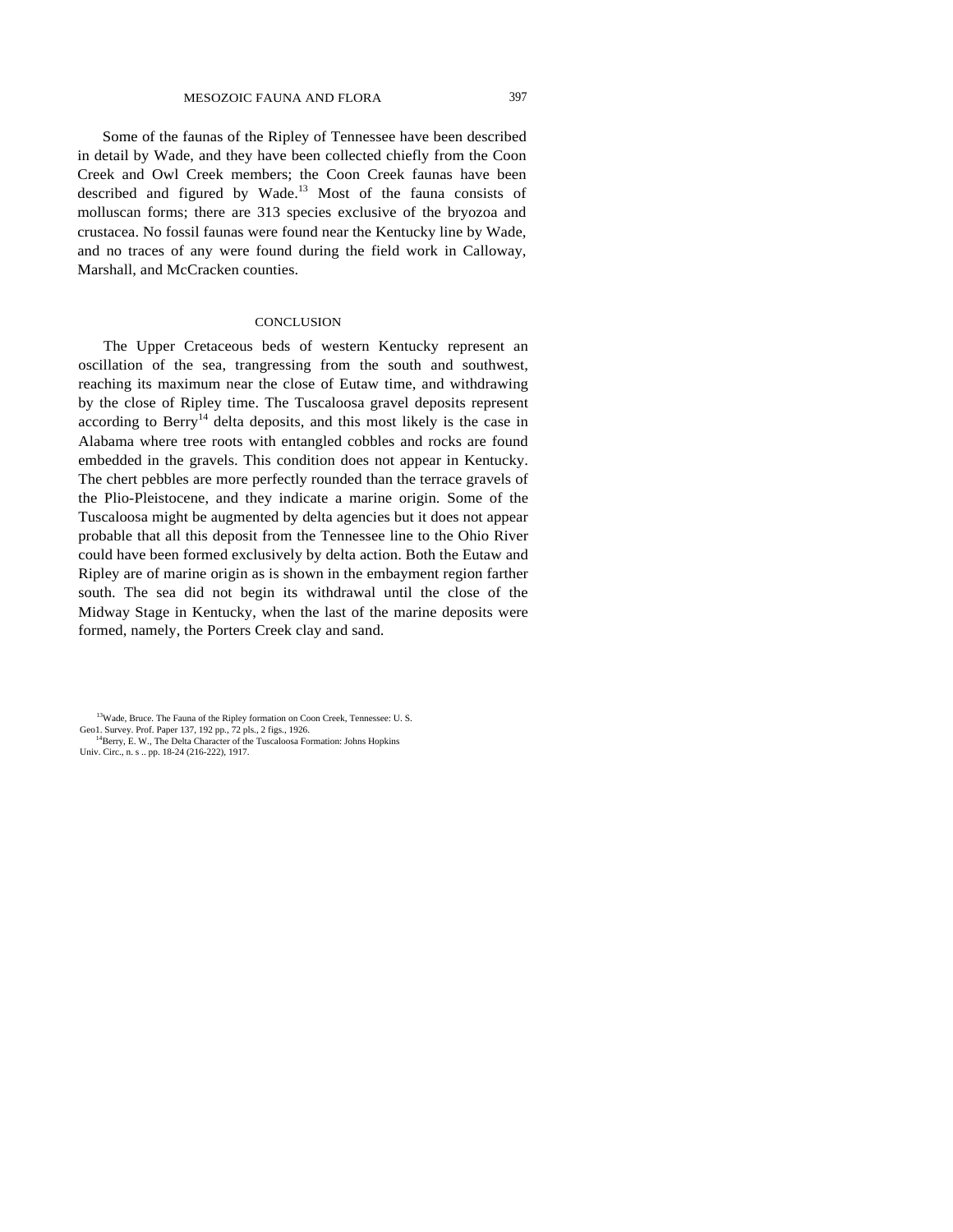#### Explanation of Plate LXV

#### Tuscaloosa Floras

- 1. *Platanus shirleyensis* Berry: Tuscaloosa formation at Shirley's Mill, Fayette County, Alabama. U. S. Geol. Surv., Prof. Paper 112, Pl. XV, fig. l.
- 2. *Menispermites integrifolius* Berry. Tuscaloosa formation from Cottondale, Tuscaloosa County, Alabama. U. S. Geol. Surv., Prof. paper 112, Pl. XX, fig. l.
- 3. *Ficus inaequalis* Lesquereux. Tuscaloosa formation from Shirley's Mill, Fayette County, Alabama. U. S. Geol. Surv., Prof. Paper 112, Pl. XII, fig. l.
- 4. *Andromeda wardiana* Berry. Tuscaloosa formation from Shirley's Mill, Fayette County, Alabama. U. S. Geol. Surv., Prof. Paper 112, Pl. XXVII, fig. 6.
- 5. *Sapindus variabilis* Berry. Tuscaloosa formation from Shirley's Mill, Fayette County, Alabama. U. S. Geol. Surv., Prof. Paper 112, Pl. XXVII, fig. 3.
- 6. *Magnolia lacoeana* Lesquereux. Tuscaloosa formation from Shirley's Mill, Fayette County, Alabama. U. S. Geol. Surv., Prof. Paper 112, Pl. XVII, fig. 9.
- 7. *Ficus daphnogenoides* (Herr) Berry. Tuscaloosa formation from Shirley's Mill. Fayette County, Alabama. U. S. Geol. Surv., Prof. Paper 112, Pl. XIII, fig. 6.
- 8. *Diospyros rotundifolia* Lesquereux. Tuscaloosa formation from Cottondale, Tuscaloosa County, Alabama. U. S. Geol. Surv., Prof. Paper 112, Pl. XXX, fig. 5.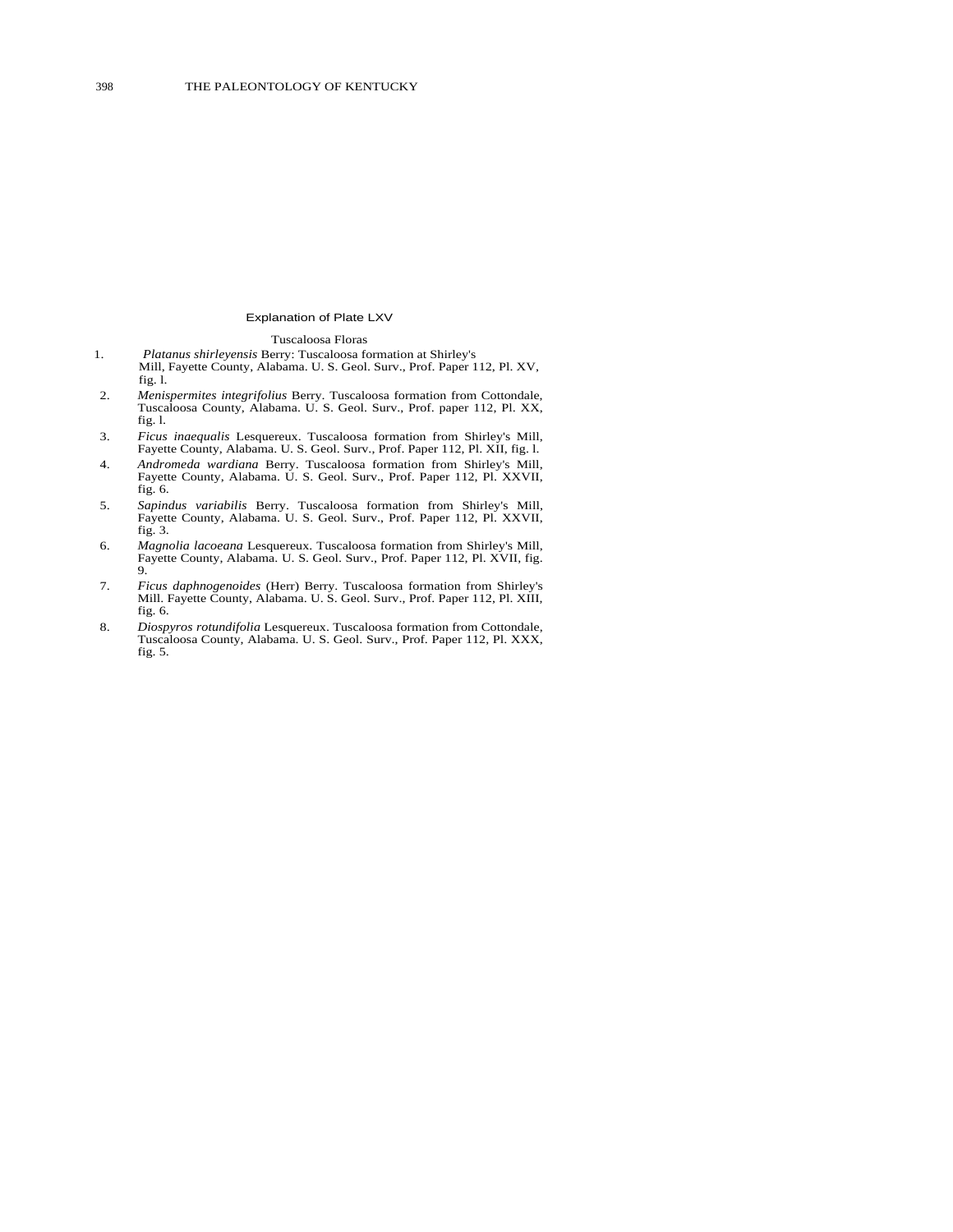## **PLATE LXV**



Plant Fossils of the Tuscaloosa—Cretaceous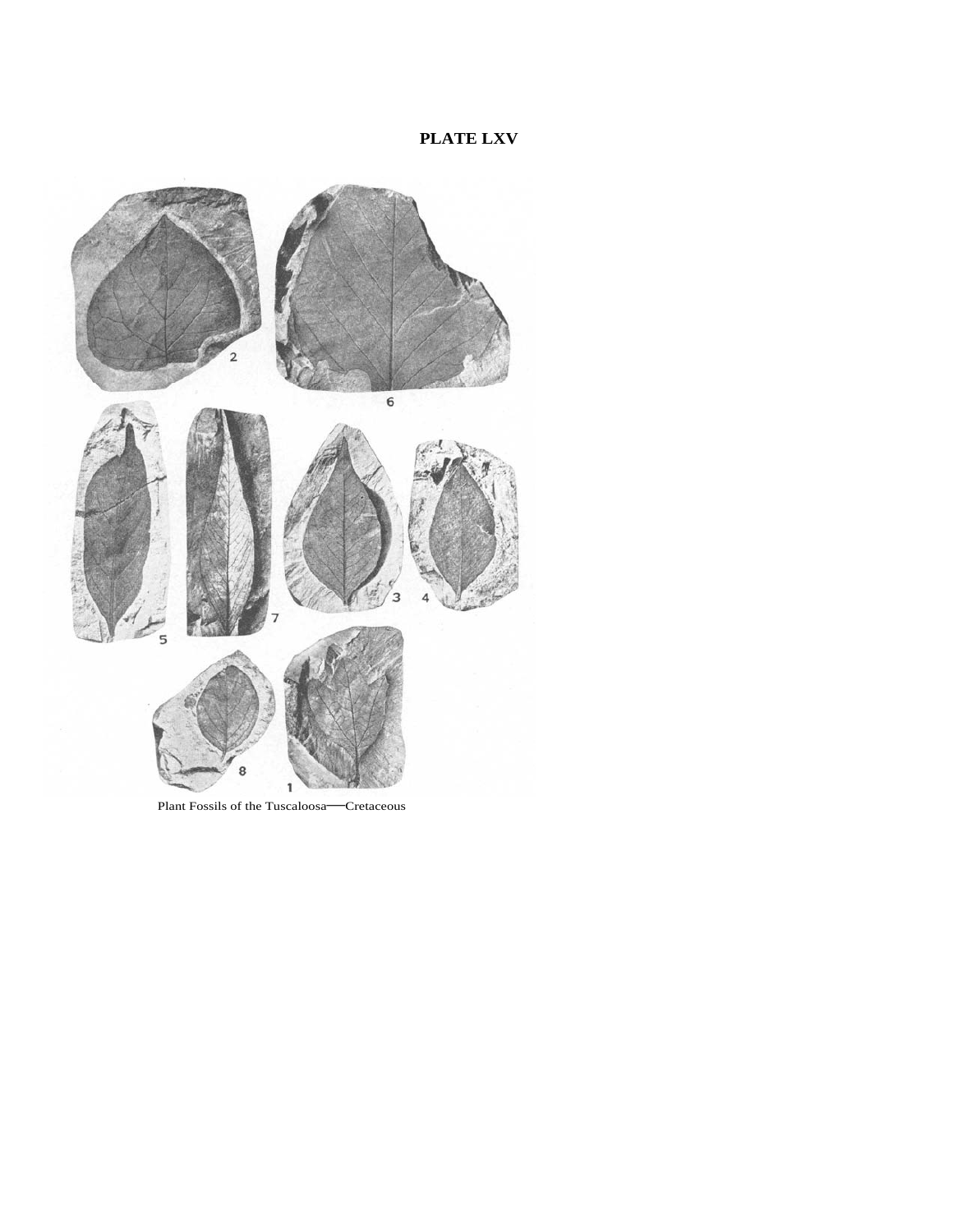#### **Explanation of Plate LXVI**

#### Eutaw Faunas

- 1. *Exogyra upatoiensis* Stephenson. Basal Eutaw beds, Broken Arrow Bend, Chattahoochie River, 10½ miles below Columbus Georgia. Left valve. U. S. Geol. Surv., Prof. Paper 81, Pl. XIII, fig. 1.
- 2. Same specimen as above (Fig. 1), showing right valve.
- 3. *Exogyra ponderosa* Roemer. Tombigbee sand member of the Eutaw formation, bluff on the Chattahootchie River at Bluff town, 31¼ miles below Columbus, Georgia. Shows the costae only on the apical region. U. S. Geol. Surv. Prof. Paper 81, Pl. XIII, fig. 6.
- 4.. Same specimen as above (Fig. 3), showing a small attachment scar on the beak. U. S. Geol. Surv., Prof. Paper 81, Pl. XIII, fig, 7.

#### Eutaw Floras

- 5. *Doryanthites cretacea* Berry. Eutaw formation at Havana, Hale County, Alabama. U. S. Geol. Surv., Prof. Paper 112, Pl. XIII, fig. 1.
- 6. *Myrica havanensis* Berry. Eutaw formation at Havana, Hale County, Alabama. U. S. Geol. Surv., Prof. Paper 112, Pl. XXVIII, fig. 7.
- 7. *Phyllites asplenioides* Berry. Coffee sand member of the Eutaw formation at Coffee Bluff, Hardin, Hardin County, Tennessee. U. S. Geol. Surv., Prof. Paper 112. Pl. XXXIII, fig. 1.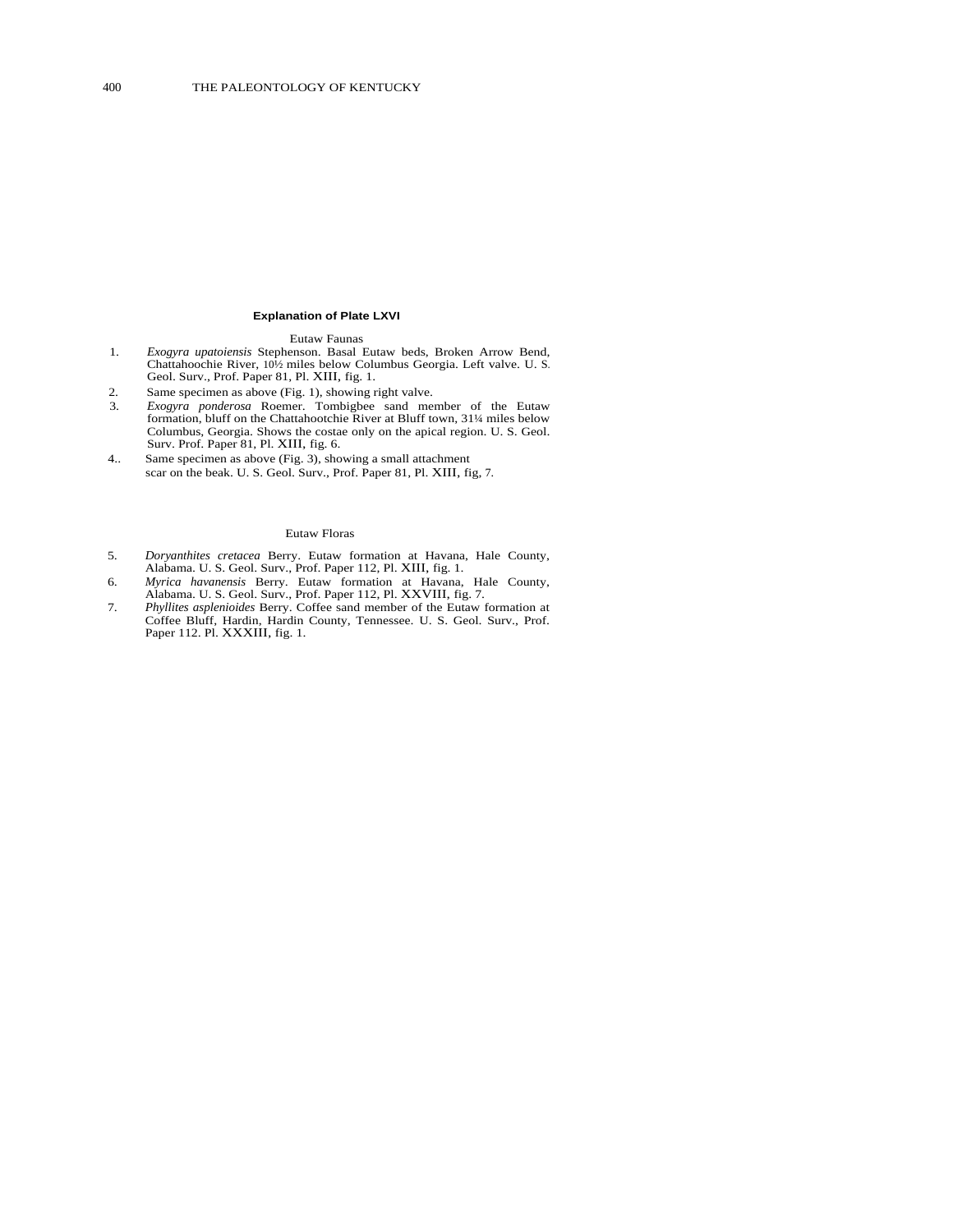## **PLATE LXVI**



Fossil Faunas and Floras of the Eutaw—Cretaceous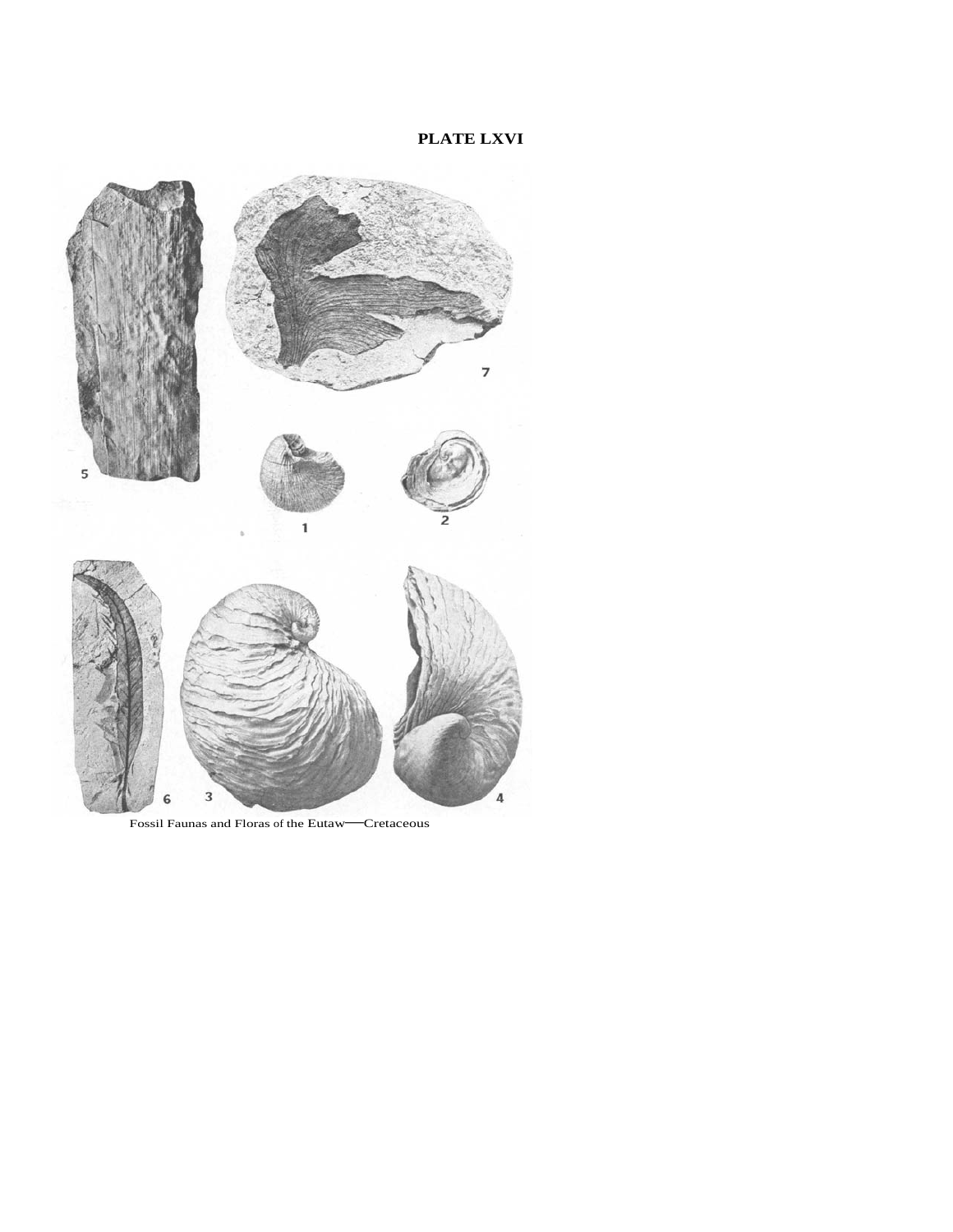#### Explanation of Plate **LXVII**

#### Ripley Floras

- 1. *Raphaelia neuropteroides* Debey & Ettingshausen. Ripley formation, Cooper Pit, Bruceton (Hollow Rock Junction), Tennessee. U. S. Geol. Surv., Prof. Paper 136, Pl. I, fig. 8.
- 2. *Myrica ornata* Berry. Ripley formation, Cooper Pit, Bruceton (Hollow Rock Junction), Tennessee. U. S. Geol. Surv., Prof. Paper 136, Pl. VI, fig. 5.
- 3. *Ficus celtifolius.* Berry. Ripley formation, Cooper Pit, Bruceton, Tennessee. U. S. Geol. Surv., Prof. Paper 136, Pl. X, fig. I.
- 4. *Mimosites cooperensis* Berry. Ripley formation, Cooper Pit, Bruceton, Tennessee. U. S. Geol. Surv., Prof. Paper, 136, Pl. X, fig. 7.
- 5. *Euphorbiophyllum tennesseensis* Berry. Ripley formation, Perry Place, Henry County, Tennessee. U. S. Geol. Surv., Prof. Paper 136, Pl. XII, fig. 4.
- 6. *Zizyphus ripleyensis* Berry. Ripley formation. Perry Place, Henry County, Tennessee. U. S. GeoI. Surv., Prof. Paper 136, Pl. XIII, fig. 9.
- 7. *Grewiopsis ripleyensis* Berry, Ripley formation, Cooper Pit, Bruceton, Tennessee. U. S. Geol. Surv., Prof. Paper 136, Pl. XV, fig. 2.
- 8. *Cinnamomum newberryi ellipticum* Berry. Ripley formation, Cooper Pit, Bruceton, Tennessee. U. S. Geol. Surv., Prof. Paper 136, Pl. XVI, fig. 7.
- 9. *Laurophyllum ripleyensis* Berry. Ripley formation, Perry Place, Henry County, Tennessee. U. S. Geol. Surv., Prof. Paper 136, Pl. XVIII, fig. 7.
- 10. *Myrtophyllum angustum* (Velenovsky) Berry. Ripley formation, Cooper Pit, Bruceton, Tennessee. U. S. Geol. Surv., Prof. Paper 136, Pl. XIX, fig. 1.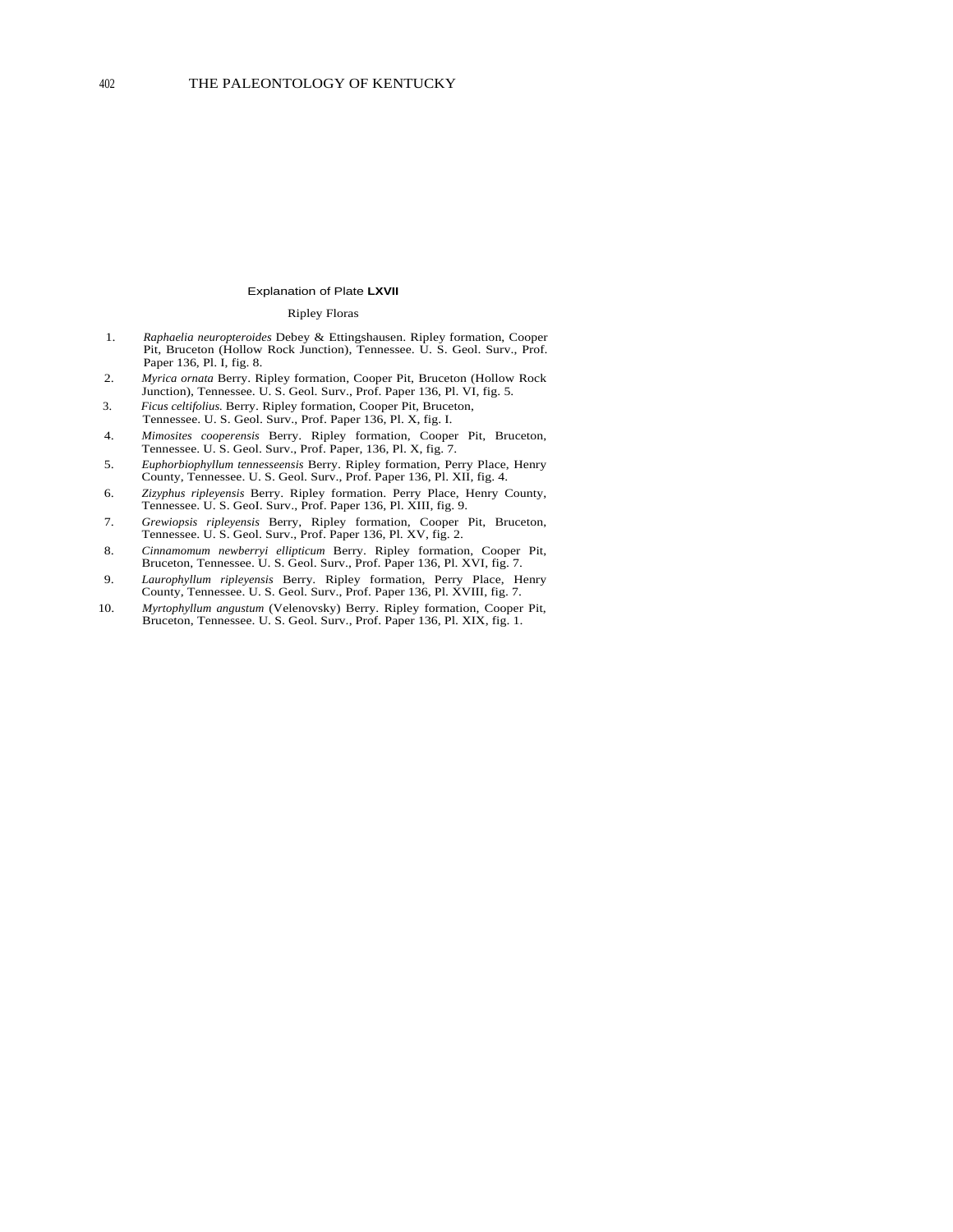

Fossil Floras of the Ripley—Cretaceous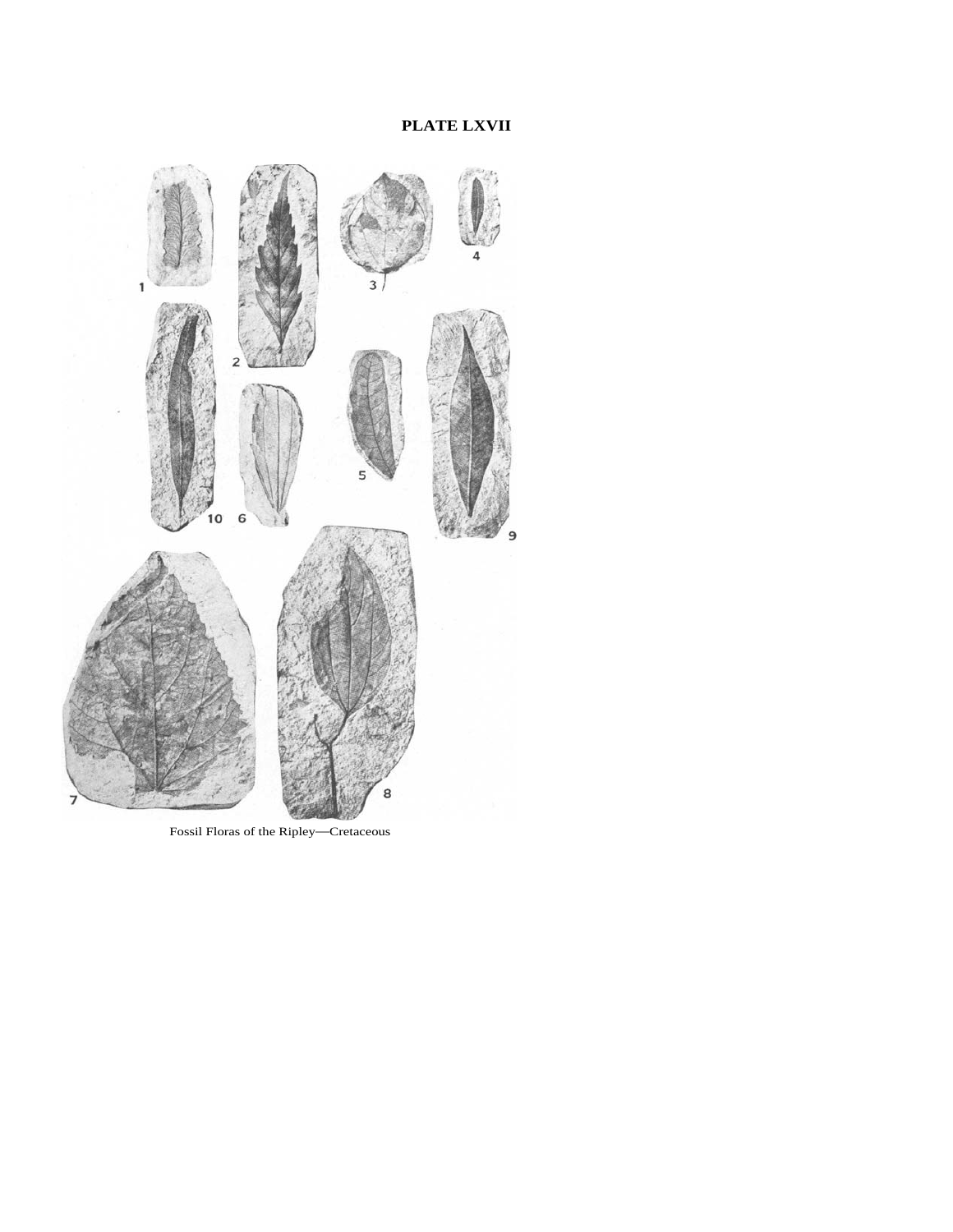#### **Explanation of Plate LXVIII**

#### Ripley Faunas

- 1- 2. *Nucula percrassa* Conrad (1, exterior view; 2, interior view). Coon Creek, Tennessee.
- 3. *Cucullaena vulgaris* Morton. Coon Creek, Tennessee.
- 4. *Inoceramus proximus* Tuomey. Coon Creek, Tennessee.
- 5. *Ostrea plumosa* Morton. Coon Creek, Tennessee.
- 6. *Veniella conradi* (Morton). Coon Creek, Tennessee.
- 7-8. *Cardium kummeli* Weller. Coon Creek, Tennessee.
- 9. *Corbula crassiplica* Gabb. Coon Creek, Tennessee.
- 10. *Turritella trilira* Conrad. Coon Creek, Tennessee.
- 11. *Bacu1ites ovatus* Say. Coon Creek, Tennessee.
- 12-13. *Trigonia eufalensis* Gabb. Coon Creek, Tennessee.
- 14. *Pecten simplicius* Conrad, Coon Creek, Tennessee.

All specimens are from the Coon Creek horizon of the Ripley formation, Tennessee, and are described and figured in U. S. Geol. Surv., Prof. Paper 137 by Wade. All figures are taken from this professional paper.